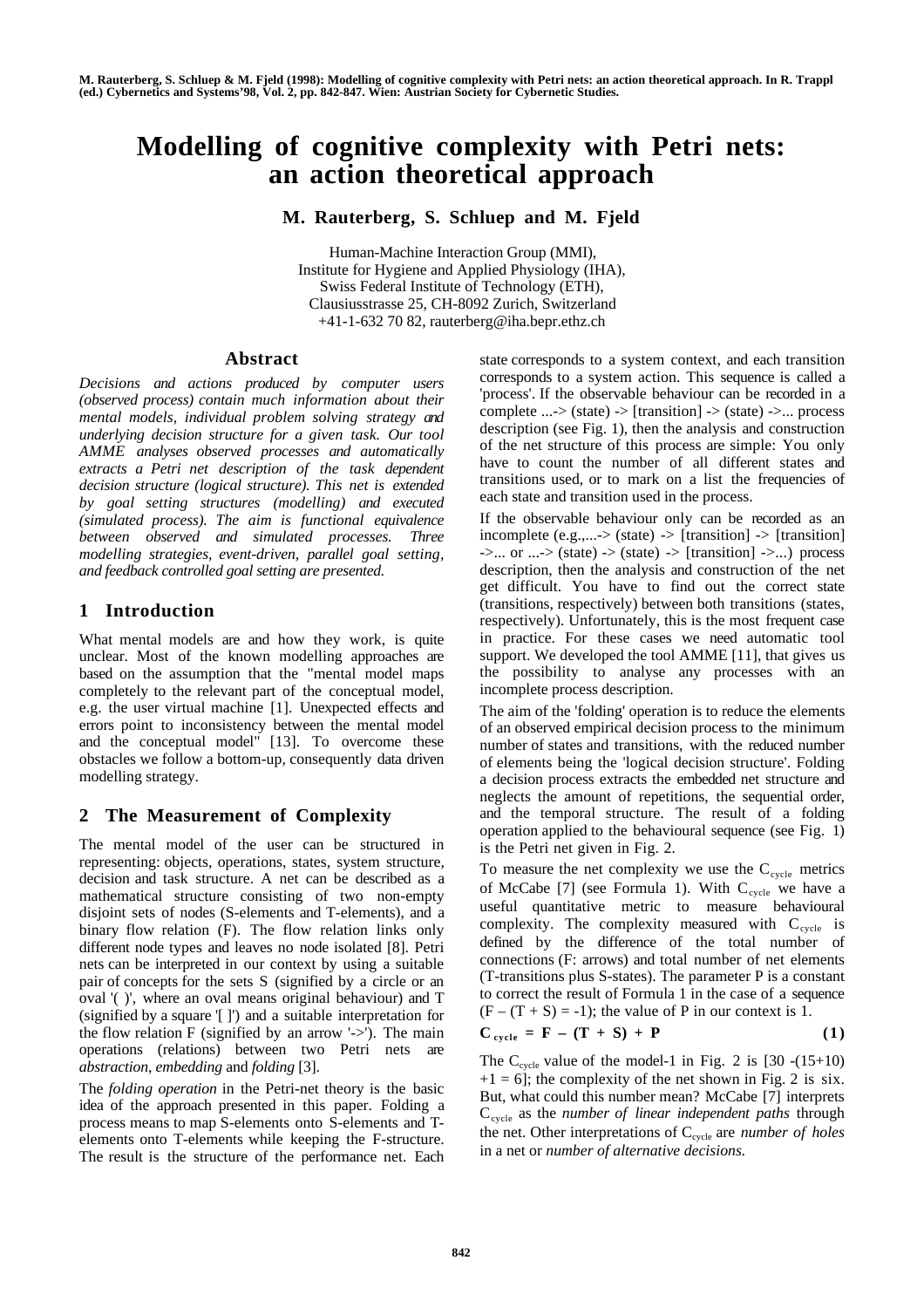Observing the behaviour of people solving a specific problem or task, is our basis for estimating 'model complexity  $(C_{cycle})'$ . The cognitive structures of users are not directly observable, so we need a method and a theory to use the observable behaviour to estimate  $C_{cycle}$ . The behavioural complexity can be estimated by analysing the recorded concrete task solving process. The necessary task solving knowledge for a given task is constant. This knowledge embedded in the cognitive structure of the mental model can be reconstructed.

## **3 Reconstruction of the Mental Model**

We carried out an empirical investigation to compare different types of interfaces [9]. For the reconstruction of user's mental models we used log files of five different expert users solving the same task. The user's task was to find out how many data records there are in a given data base (DB) consisting of file A, file B and file C of a given database (DB).



**Fig. 1.** The original behavioural sequence of an expert with a relational database system [9].



**Fig. 2.** *Model-1*: the pure 'logical structure' (the device model) of the logfile example sequence in Fig. 1.

As an example the task solving process of one expert user is presented here (see Fig. 1). The whole process is based on 25 task solving transitions (user actions or automatic system actions) and overall 25+1=26 states (dialogue or internal system states). By start-up, the system automatically goes from the (Main menu) to the (Start menu) where it opens the DB ['G\_2'] and then automatically goes back to the (Main menu) with ['M\_3']. Now, the user selects function key ['F\_3'] and goes to the file selection menu, where he selects file A by pressing key ['1'], bringing him back to the (Main menu). Pressing key ['i'] brings him to the (Info) module. With key ['d'] all DB information is automatically displayed sequentially on three different screens  $(3^*$  ['M\_22']) and the system automatically goes back to the (Info) module with

['M\_11']. But the *task relevant* information is only given on the first screen, overwritten by the scrolling output. Trying to stop the scrolling process, the user tries key ['d'] again, but the same reoccurs. After the third time pressing ['d'], the user correctly follows up with a blank ['BL'] to interrupt the scrolling. Hence the task relevant information stays on the screen. Pressing ['F\_10'], the rest of the output is displayed automatically (2\* ['M\_22']).

Back in the info module, pressing key ['h'] brings the user to the (Main menu). Pressing key ['h'] anew, leads the user back to the start menu. The user selects function key ['F\_10'] to finish off in (MsDOS).

The logged sequence contains three different types of knowledge: (1) the pure logical structure of the task (the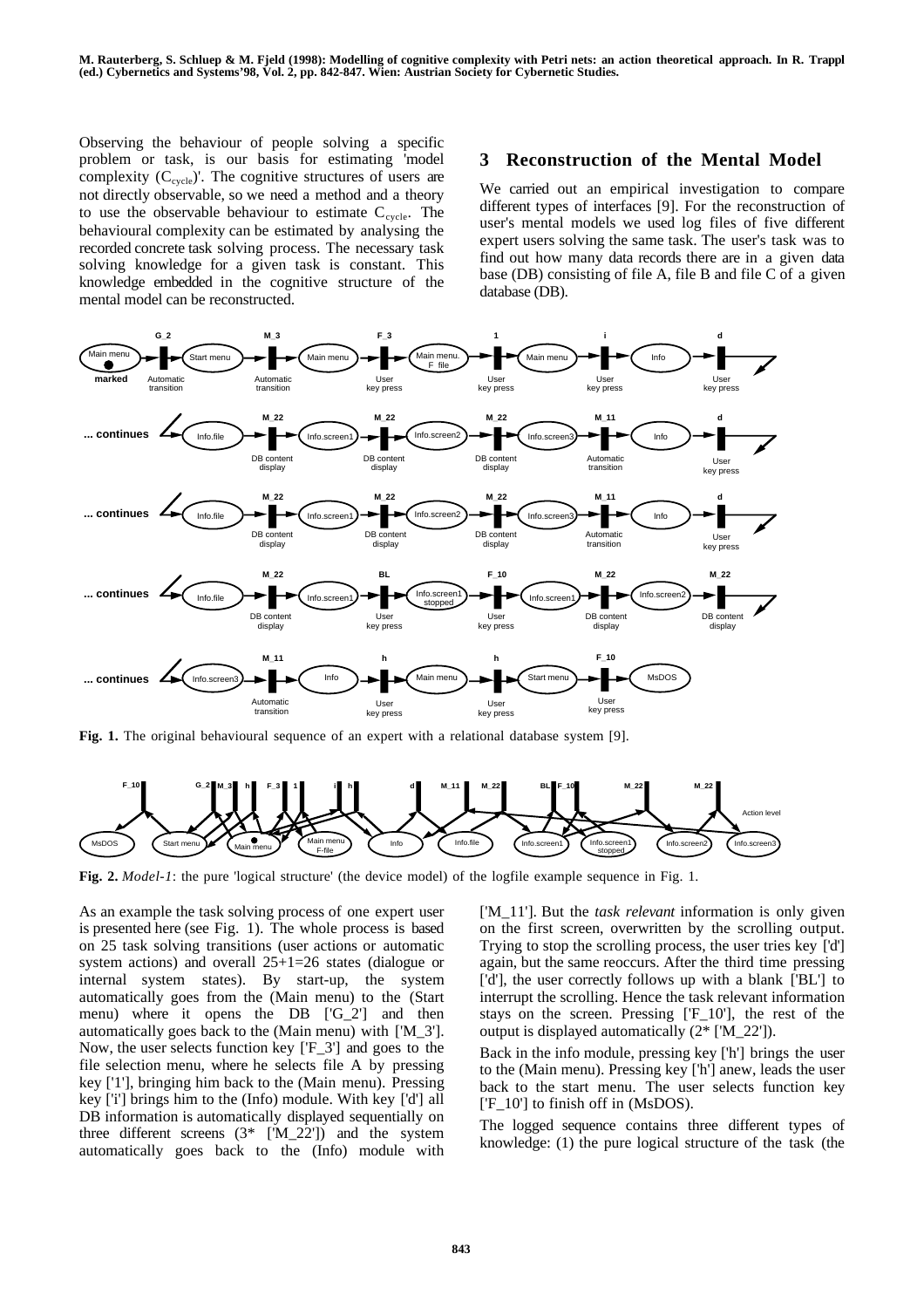device model; see Fig. 2), (2) the sequential structure of all goals, and (3) the temporal structure of all actions.

Action regulation theory [4] offers a coherent body of principles for task analysis. For Hacker [5] the work task is "the central category of psychological consideration of activity..., as decisive specifications for the regulation and organisation of the activities occur with the 'objective logic' of its contents". This quotation makes clear that for all, who follow the activity or action regulation theory, the *task* becomes very important in the analysis of behaviour. Great importance is attached to the concept of the *complete task*. Each complete activity cycle starts with a goal setting part. Characteristics of complete tasks, which must be taken into consideration when analysing and/or designing human activities, are, according to the concept of action regulation theory introduced here. Four different parts of each complete activity cycle must be differentiated (see also Fig. 9):

- (A) Task dependent setting of (sub-)goals which are embedded in the superimposed task goal;
- (B) Independent action preparation in the sense of taking on planning functions; and, selection of the means including the necessary actions for goal attainment;
- (C) Mental or physical performance functions with feedback on performance pertaining to possible corrections of actions;
- (D) Control with feedback on results and the possibility of checking the results of one's own actions against the set (sub-)goals.

Following the theoretical implications from the action regulation theory we can differentiate between (1) the cognitive level with the mental goal setting processes (corresponding to A), (2) the goal instanciation level (corresponding to B), (3) the action level (corresponding to C), and (4) the feedback level (corresponding to D).

**Model-1:** The pure logical structure is automatically extracted with our tool AMME [10] [11]. This net is called model-1 (see Fig. 2). Model-1 does not contain any knowledge about goals and time. The model-1 is a subset of the content of the complete system description file (S-, T-, and F-rules: the rule base to describe the whole interactive system behaviour as part of AMME [11]). Fig. 3 shows that in model-1 only the action level is represented.



**Fig. 3.** In model-1 implemented part of the activity cycle.

But, we know that a mental process takes place at a cognitive level. So we have to find a way to model these mental processes by adding structure to model-1. Petri nets allow us to do this in a unified form: All the other levels above can be described and modelled with the same Petri net elements as the action level.

All observed actions (e.g. ['G\_2'] and ['M\_3']) that are automatically carried out by the system itself, are primarily not part of the cognitive level. Therefore, a system level must be a part of our model. Although the user cannot control the system level actions, he can take them into consideration. So, on the goal instanciation level a selected action is either set from the cognitive level or from the system level.

In a first modelling approach, *event-driven goal setting*, we added a minimal structure to model-1, to increase the *functional equivalence* between the simulated, new model and the original behavioural sequence.

**Model-2:** The *event-driven goal setting* model is given in Fig. 4. Each action (or event) on the action level *directly* activates a mental process on the cognitive level. The mental process instanciates on the goal instanciation level the corresponding 'goal' for the next action. There is a direct synchronisation between the action level and the two upper levels.





**Fig. 4.** *Model-2*: this Petri-net is equivalent to model-1 with added structure to model event-driven goal setting.

One of the most difficulties with this modelling approach is the impossibility to differentiate between at least two different subsequent goals from the same dialogue state; this situation is always given if the user is going through a loop on the action level, coming back to the same dialogue state, but going on in a different way than the last time.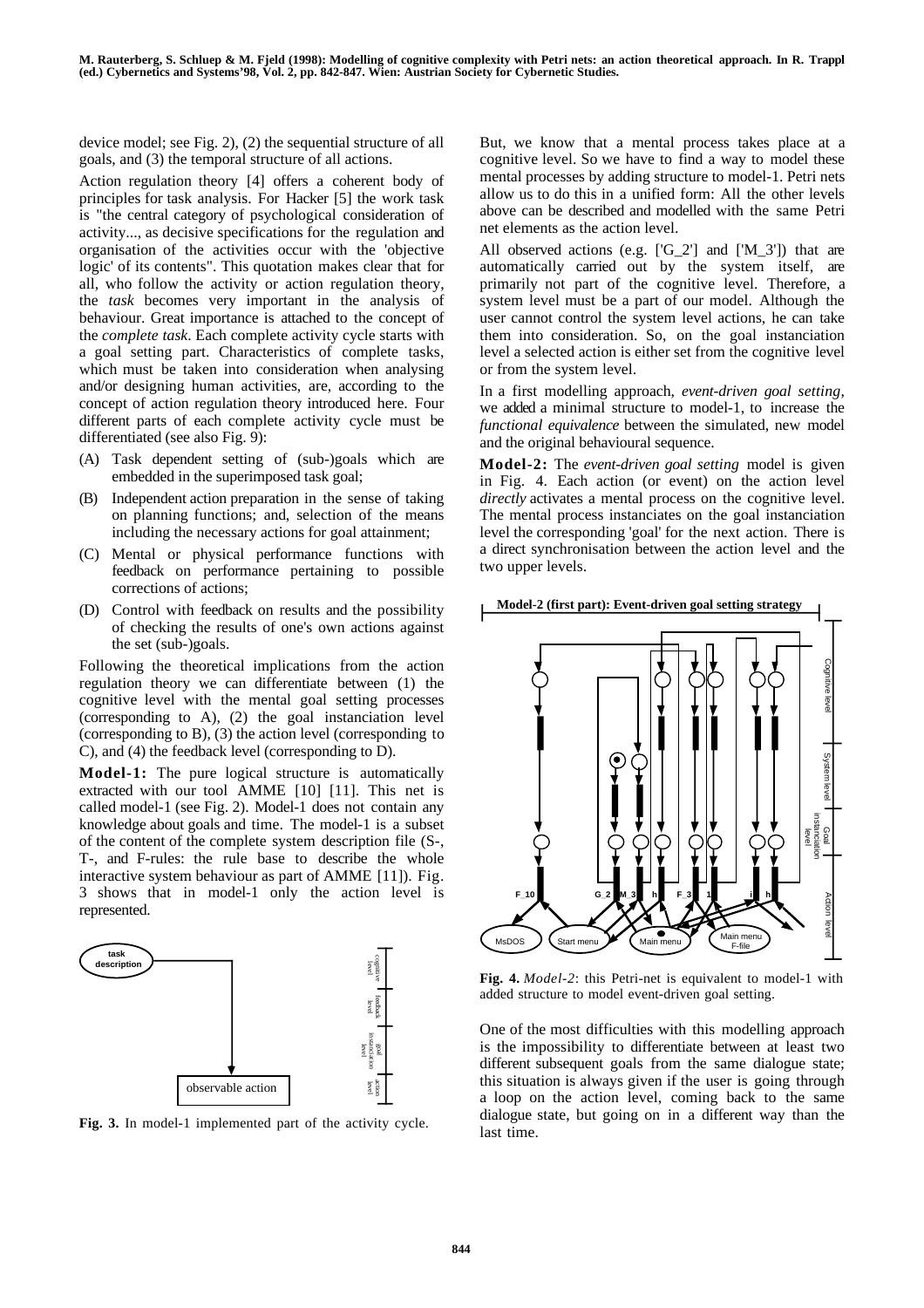

**Fig. 5.** In model-2 implemented part of the activity cycle.

Fig. 5 shows the implemented modelling approach of model-2: a closed loop between the action level and the goal selection and instanciation level.

**Model-3:** The *parallel goal setting* process (see Fig. 6) was introduced by von Cranach's discussion of plans, 'anticipating representations', and intention [2]. For each goal at the goal instanciation level to be set, an anticipated counterpart must be set beforehand on the cognitive level.



**Fig. 6.** *Model-3*: this Petri-net is equivalent to model-1 with added structure for parallel driven goal setting.



**Fig. 7.** In model-3 implemented part of the activity cycle.

Parallel goal setting means that the mental goal setting process is running parallel to the action level on which the dialogue actions are executed (see Fig. 7). There is no synchronisation from the action level upwards to the cognitive level, only from the cognitive level via the goal instanciation level downwards to the action level. This downward structure guarantees a partial synchronisation between the cognitive planning processes and the actions carried out. The cognitive planning process is always faster than the observable behaviour on the action level. This lack of synchronisation can lead to omission errors on the action level: slips and oversights occur and reduce the functional equivalence of this model.

**Model-4:** The reach a complete synchronisation between the action level and the cognitive (or system) level we added feedback loops to model-3 (see Fig. 8). These upward directed structure guarantees that the cognitive goal setting level can not be faster than the observable action process on the action level.



**Fig. 8.** *Model-4*: this Petri-net is equivalent to model-3 with added structure for feedback from action level to higher levels.

Model-4 is the most complex model compared with the other ones. Fig. 9 shows that a complete activity cycle is implemented in model-4. The feedback level is responsible for the fact that the cognitive process can not be faster than the observable action process (as we have seen in model-3). The next step is to find out which model can reach the maximum of 100% in functional equivalence with the original action sequence generated by a human expert.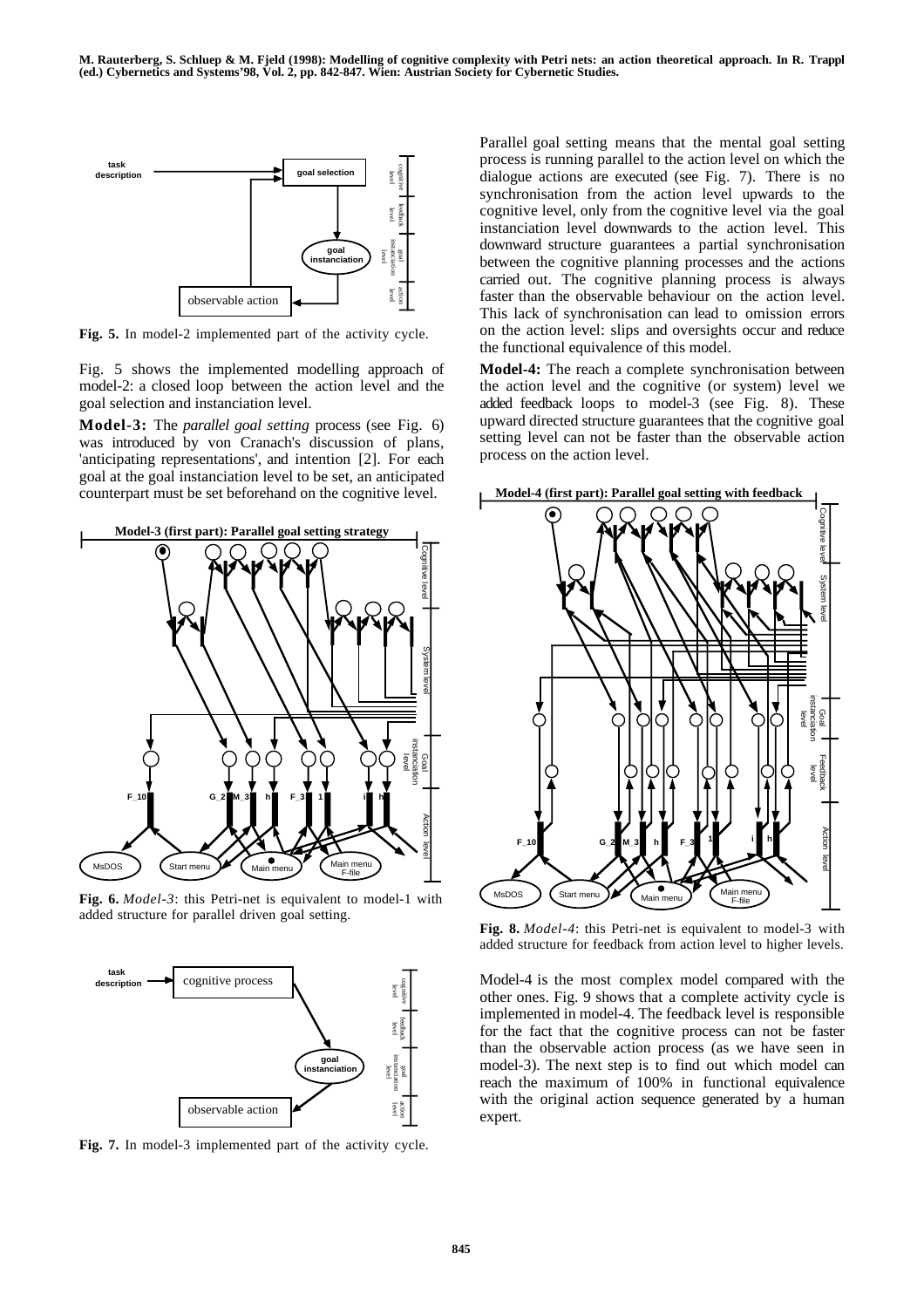

**Fig. 9.** A complete activity cycle implemented in model-4.

### **4 Validation of Cognitive Goal Setting Strategies**

To validate the different goal setting strategies, a simulation study of model-1, -2, -3, and -4 was carried out. We modelled the task solving processes of five expert users, all solving the same task, as pure logical structure (model-1), with event-driven goal setting structures (model-2), with parallel goal setting structures (model-3), and with feedback controlled goal setting (model-4). With the Petri-net simulator PACE all the models (5(#users)\* 4(model-1,2,3,4)=20) were implemented and simulated.

We generated six different task solving sequences with each model, giving a total of 120 simulated sequences. Each simulation stopped either because the net was dead or  $N_{sim} = N_{org}$ .

To estimate the similarity between the original sequence (e.g. Fig. 1) and each simulated sequence, we used the following procedure that guarantees a metric for *functional equivalence* strictly based only on (re-)produced actions:

- 1. Number all actions ('transitions', respectively) in Fig. 1  $[$ 'G\_2' = '1', 'M\_3' = '2', 'F\_3' = '3', ..., 'F\_10' = '25']. The number R is the rank-position of each transition [t] in the original behavioural sequence.
- 2. Assign these numbers to all generated transitions [t] of each simulated sequence. For instance, one of the shortest sequences we found, was generated with model-1:  $[\overline{F}_3', '1', 'G_2', 'F_10']$ . The rank positions R of these four transitions are: ['3', '4', '1', '19']. If a transition appears m times in a original sequence and n times in the simulated sequence, the rules are as following: For the case  $n \le m$ , the simulated transitions get the ranks of the corresponding original transitions. For the case n>m, the first elements are handled as in the first case, whereas the rank of the elements  $m+1 \dots n$  is m. For example, the sequence ['F\_3', '1', 'h', 'M\_3', 'h', 'M\_3', 'h', 'F\_10'] was generated with model-1 and became the rank positions ['3', '4', '23', '2', '24', '2', '24', '19'].
- 3. Calculate a 'similarity ratio' (SR) as follows:

$$
SR = \left[1 - \left\{\sum_{t=1}^{N_{sim}} |R_{org,t} - R_{sim,t}| + \sum_{N_{sim}}^{N_{org}} \max(R_{org})\right\}/N_{org}^2\right] * 100\%
$$

SR is a sufficient measure for the similarity between the simulated action sequence and the original action sequence. N is a number of all fired transitions. The maximum of  $R_{org}$  is equal to  $N_{org}$  ( $N_{org}$  in Fig. 1 is 25). SR is only valid for simulated sequences that fulfil the following condition:  $N_{sim} \le N_{org}$ . For example, SR of the sequence  $[F_3', '1', 'G_2', 'F_10']$ with the rank positions ['3', '4', '1', '19'] is 13%.

4. Average the similarity ratios of all simulated sequences per model (see Table 1). The results in Table 1 show that with increasing complexity of the mental model  $(C_{cycle})$ , the similarity ratio (SR) goes up to 100%. There seems to be a positive correlation between  $C_{cycle}$ and SR and we can also see that the variance (measured by the standard deviation) decreases continually with increasing  $C_{cycle}$ . This result indicates that the predictive power increases from model-1 to model-4.

**Table 1.** The model complexity  $(C_{cycle})$  and similarity ratio (SR) of model-1, -2, -3 and -4 [std:=standard deviation].

|                                 | model-no.      |                |             |              |
|---------------------------------|----------------|----------------|-------------|--------------|
|                                 | 1              | 2              | 3           | 4            |
| $C_{cycle}$ :<br>mean $\pm$ std | $13 \pm 5$     | $43 \pm 17$    | $57 \pm 25$ | $101 \pm 43$ |
| $C_{cycle}$ :<br>minmax.        | 618            | 2268           | 3097        | 55170        |
| SR:<br>mean $% \pm std$         | $41 \pm$<br>28 | $66 \pm$<br>21 | $88 \pm 11$ | $100 \pm 0$  |
| SR:<br>$minmax.$ %              | 379            | 3698           | 67100       | 10010<br>0   |
| # simulated<br>sequences        | 30             | 30             | 30          | 30           |

Three analysis of variances were done with StatView 4.02 (1993). Due to lack of variance we excluded the results of model-4 from the statistical analysis. The independent variables were model type (model-1,-2, and -3) and test person (1..5). The dependent variable was similarity ratio (SR). The only main effect that was significant was that of model type (ANOVA, df=2,  $F=38.743$ ,  $p<0.001$ ). The other main effect, test person (ANOVA, df=4, F=0.564, p≤0.690), and the interaction between person and model type (ANOVA, df=8, F=1.068,  $p \le 0.395$ ) were both not significant. So the similarity ratio increases from model-1 to model-3, and this seems to be independent of the test person. We have not tested whether our results depend upon task type. Furthermore, we got a clear correlation between model complexity  $(C_{cycle})$  and similarity ratio (SR) (R=0.660, 95% interval [0.524…0.763], p<0.001).

From this outcome we can conclude two results: (1) model-2 is better than model-1, and model-3 is better than model-2, and (2) the most elaborated model-4 can guarantee a SR of 100%. This result seems to be an interesting confirmation for the theoretical power of the action regulation theory [4].